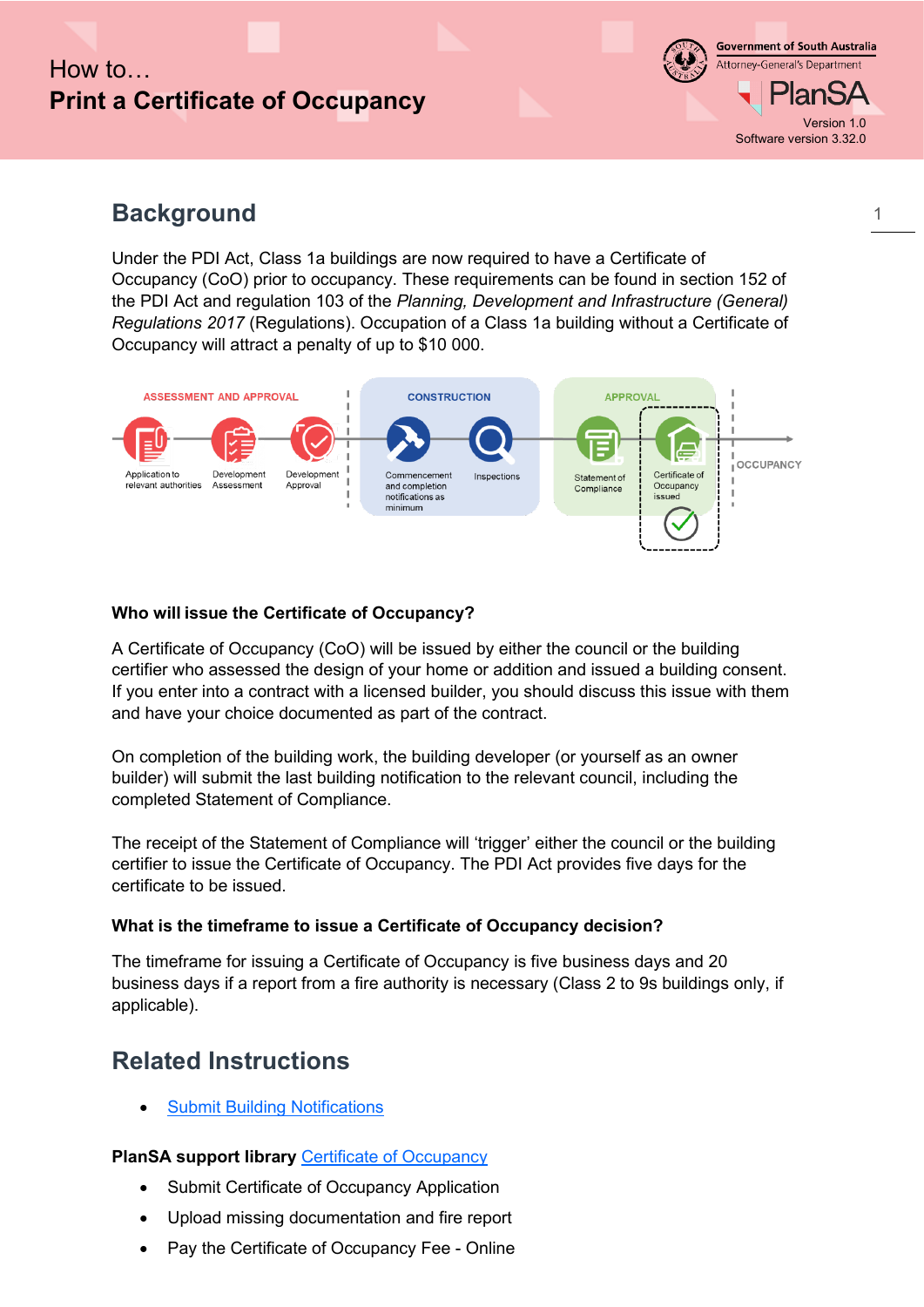#### **Government of South Australia** Attorney-General's Department anSA Version 1.0 Software version 3.32.0

### **Print a Certificate of Occupancy**

Once a decision is made on the Certificate of Occupancy (CoO) application, an email is sent advising that the CoO for development application has been issued and available from the Documents tab within the CoO application.

1. Click on the **Documents** tab link within the email notification and follow the Login to your development application instructions.



Certificate of Occupancy Application 90 has been issued **Applicant: Penny Public** Address: 170 EAST TCE ADELAIDE SA 5000



This email is to advise that Certificate of Occupancy 90 for Development Application 21002933 has been issued.

The certificate is available from the Documents tab within the Certificate of Occupancy Application.

1

Regards,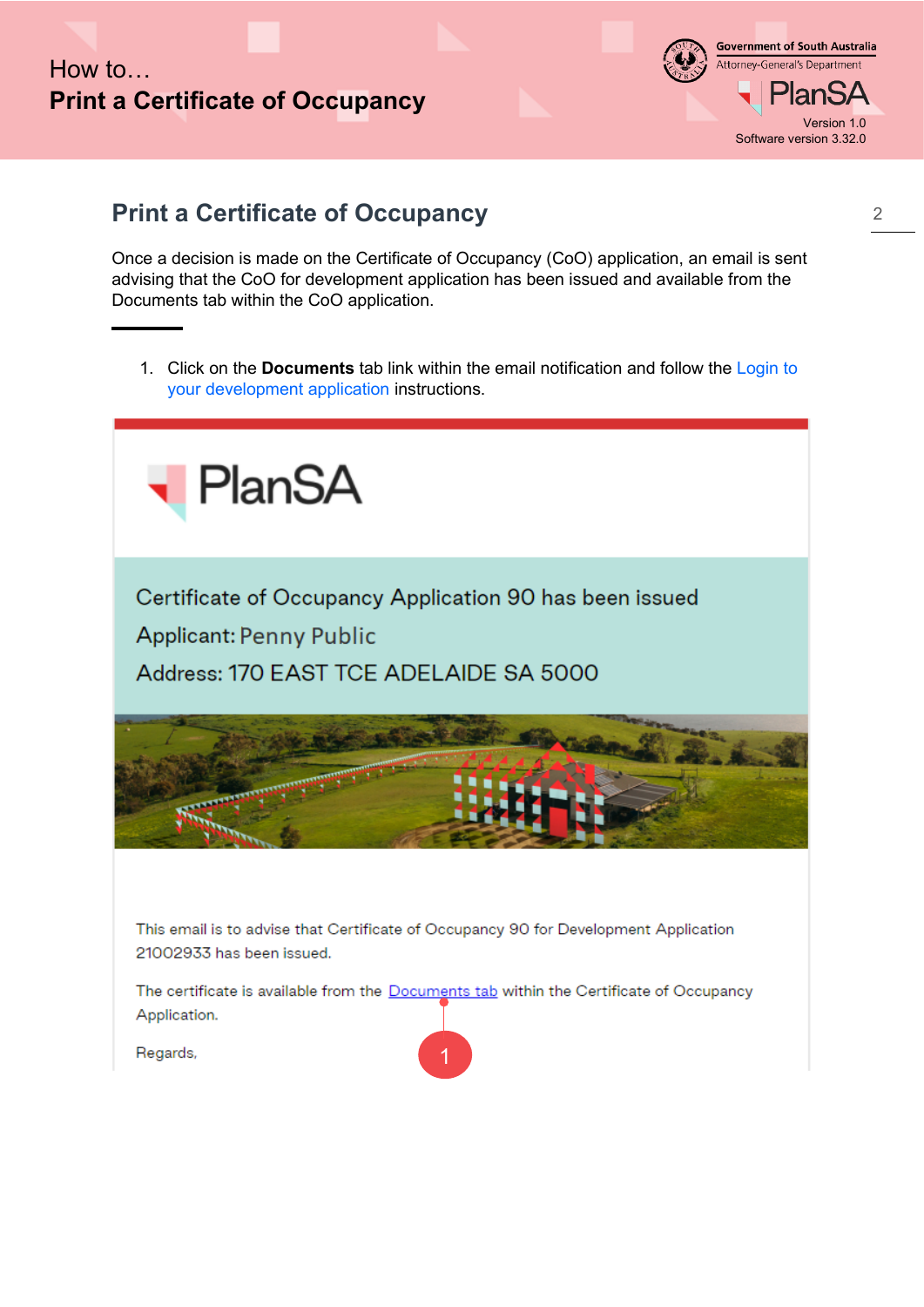

**Government of South Australia** Attorney-General's Department an. Version 1.0 Software version 3.32.0

The **Documents** screen shows with documentation uploaded or generated throughout the assessment of your development application.

2. Click on Certificate of Occupancy **document link** to download.

|                                                                                                | Sharing access<br><b>Building Notifications</b><br>Certificate of Occupancy                                                | <b>Related Actions</b>                                                                                |                         |
|------------------------------------------------------------------------------------------------|----------------------------------------------------------------------------------------------------------------------------|-------------------------------------------------------------------------------------------------------|-------------------------|
| <b>Document search</b><br>Search by Name<br>Search by Category<br>Search by Type               | Where was the document uploaded?<br><b>v</b> Application<br>Planning Consent<br>√ Building Consent<br>Development Approval | <b>Additional document filters</b><br>Decision Documents<br>Snapshots<br>Invoices<br>Other Documents  | Other<br>Superseded     |
| <b>Document</b>                                                                                |                                                                                                                            | <b>Type</b>                                                                                           | Date Created Superseded |
| * Certificate of Occupancy 90.pd<br>$\Box$                                                     | 2                                                                                                                          | Certificate of Occupancy                                                                              | 19 Jan 2022 11:21       |
| 国<br>Certificate of Occupdf<br>Ħ<br>ρ<br>╫<br>4.<br>Close 'x' the PDF tab when complete.<br>5. | 3<br>Print the Certificate of Occupancy (CoO).                                                                             |                                                                                                       |                         |
|                                                                                                | Certificate of Occupancy 90 (1) X                                                                                          | 5<br>https://dptitraining.appianclou X<br>$\pm$                                                       | □                       |
| Development application: 210 X                                                                 |                                                                                                                            |                                                                                                       |                         |
| C                                                                                              | 40 File   C:/Users/woodssas/Downloads/Certificate%20of%20Occupancy%2090%20(1).pdf                                          |                                                                                                       | Guest                   |
| Certificate of Occupancy 90 (1).pdf                                                            | 1/2<br>100%                                                                                                                | H<br>◇                                                                                                |                         |
|                                                                                                |                                                                                                                            |                                                                                                       |                         |
|                                                                                                | <b>Certificate of Occupancy</b>                                                                                            |                                                                                                       | 4                       |
|                                                                                                | Planning, Development and Infrastructure Act 2016                                                                          |                                                                                                       |                         |
|                                                                                                | 103E(4) of the Planning, Development and Infrastructure (General) Regulations 2017.                                        | This form is an approved form for the purposes of issuing a certificate of occupancy under regulation |                         |
|                                                                                                | This certificate of occupancy 90 is issued for the building described below:                                               |                                                                                                       |                         |
|                                                                                                | Description of building: Short Description                                                                                 |                                                                                                       |                         |